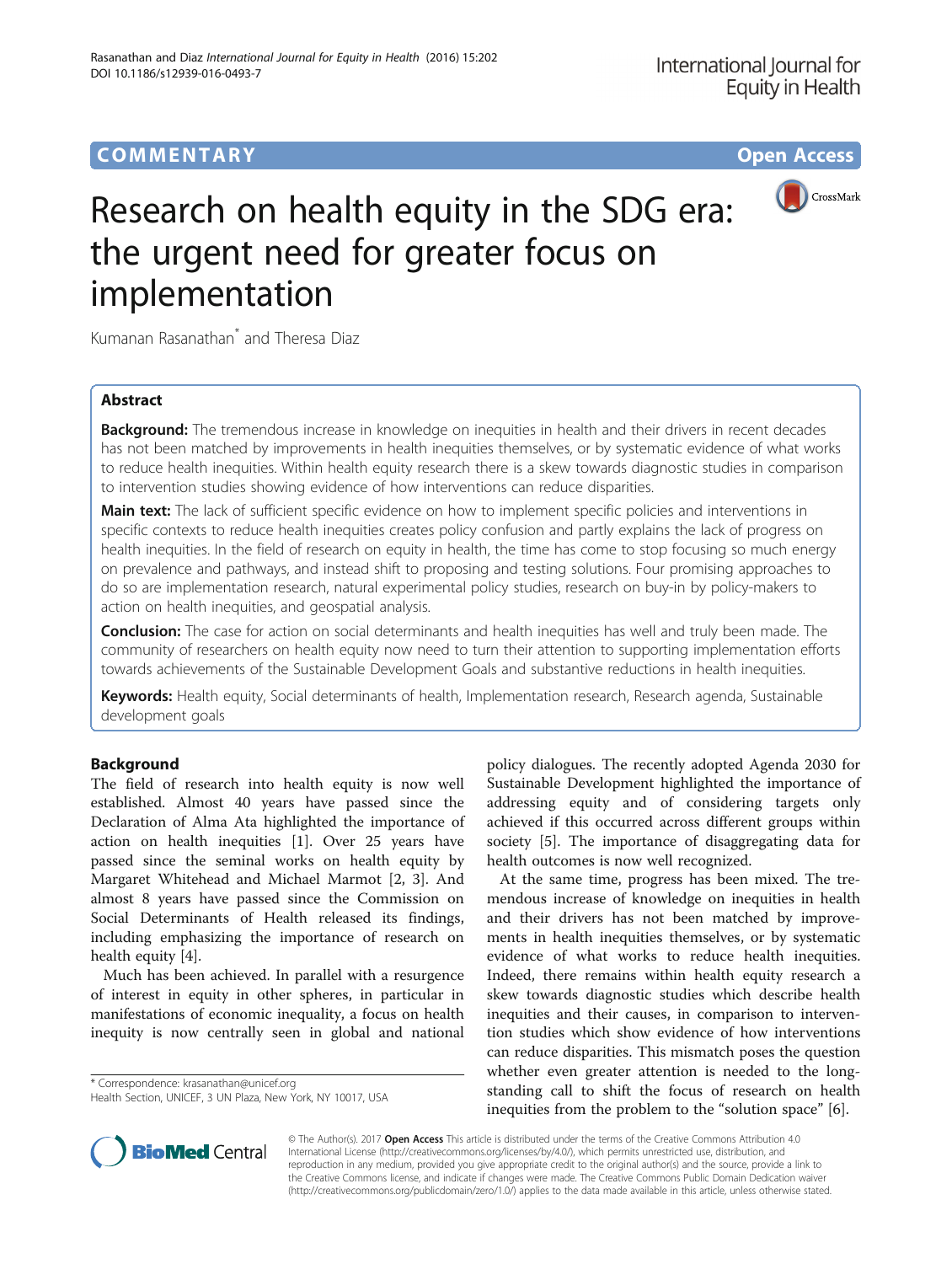### Main text

Major new studies on the prevalence and causes of health inequities remain important and useful. For example, there have been recent publications on the social determinants of young people's health in Europe and North America and on increasing health disparities by income and decreasing disparities by race in the United States [\[7](#page-2-0)–[9\]](#page-2-0). But, increasingly, such studies highlight the indecision on policy implications to reduce health disparities in the absence of evidence for interventions. For example, the aforementioned study on disparities by income found lesser health disparities in New York, a city with very high income inequality, than in other U.S. cities with lower income inequality. Income inequality is seen as a major driver of the social gradient in health, yet this study's results has some speculating that too much emphasis is placed on attention to this determinant [[10\]](#page-2-0).

In the absence of greater evidence on which specific interventions or policies reduce health inequities, and in which specific contexts, such confusion is understandable. The classical texts on social determinants of health and health inequities have focused on articulating the prevalence of disparities and the pathways that explain them. But the lack of understanding or motivation among decision-makers about which policies to implement, and the lack of progress on reducing health inequities, suggests that the time has come to stop focusing so much energy on prevalence and pathways, and instead shift to proposing and testing solutions.

Part of the reason that research on health equity has shied away from evaluating interventions is the methodological difficulty in doing so. By definition, the social determinants which generate health inequities are farreaching across all of society, and single interventions or policies cannot necessarily be expected to address all of them. Mainstays of intervention research such as randomized trials are also often not feasible. But these challenges are not unique to research on health inequities, so new models of research are required to catalyse greater action on social determinants. In particular, four promising and neglected approaches in health equity research can be identified.

First, an area that merits particular attention is implementation research – "scientific inquiry into questions concerning implementation—the act of carrying an intention into effect, which in health research can be policies, programmes, or individual practices (collectively called interventions)" [\[11\]](#page-2-0). Such research is being increasingly employed in health systems research. Its focus is particularly on how to implement interventions and how to overcome barriers to implementation. Implementation research tends to be context-specific and aims to specifically address the concerns of implementers and

policymakers. It is less concerned with producing generalizable estimates of the effect size of interventions.

Given the extensive policy prescriptions available for reducing health inequities, for example from the report of the Commission on Social Determinants of Health, implementation research can play an important role in assisting policy makers and implementers to translate these high-level prescriptions into implementable and evaluable interventions and policies, tailored to their own contexts. For example, the Commission recommended that governments provide universal coverage of early childhood development programmes. While there are good examples of early childhood development programmes in many countries, these are mostly in upper-middle or high-income settings, and the empirical impact of these programmes on health inequities is unclear. Implementation research could help to unpack what is required for early childhood development programmes in low- and middle-income countries, and also how their impact to reduce inequities can be maximized in specific contexts.

Second, there is scope for greater use of political epidemiology approaches that evaluate the impact of specific policy changes. Such studies "analyze the introduction of new legislation or a policy change as a natural experiment, attempting to identify the causal effect of change in the exposure on change in the outcome, using such causal inferential methods as instrumental variable, fixed effects or discontinuity regression analysis" [\[12](#page-2-0)]. The aim of these approaches are to satisfy the demand of decision-makers for evidence for policies and interventions on health disparities. Taking the case of the aforementioned differences in income inequality and health disparities in the United States, studies to evaluate the contribution of different policies on health disparities between, for example, New York and Detroit, might provide useful intervention and policy evidence that could be used to convince policymakers.

Third, a further fertile research area is on why the increase of evidence on health disparities and the role of social determinants has not had a greater effect on policy and practice, predominantly using qualitative methods. There are some pioneering studies on this question [\[13](#page-2-0)], but much more insight is required, particularly with regard to policymakers in low- and middle-income countries.

Policymaking is not merely a technocratic process. Researchers, and the broader community working towards health equity, need to better understand challenges in the political economy in countries to implementing effective policies to reduce health inequities. In recent years in the field of child health, UNICEF has undertaken analyses that show that prioritization of the worst off children is not only essential for the moral imperative to reduce health